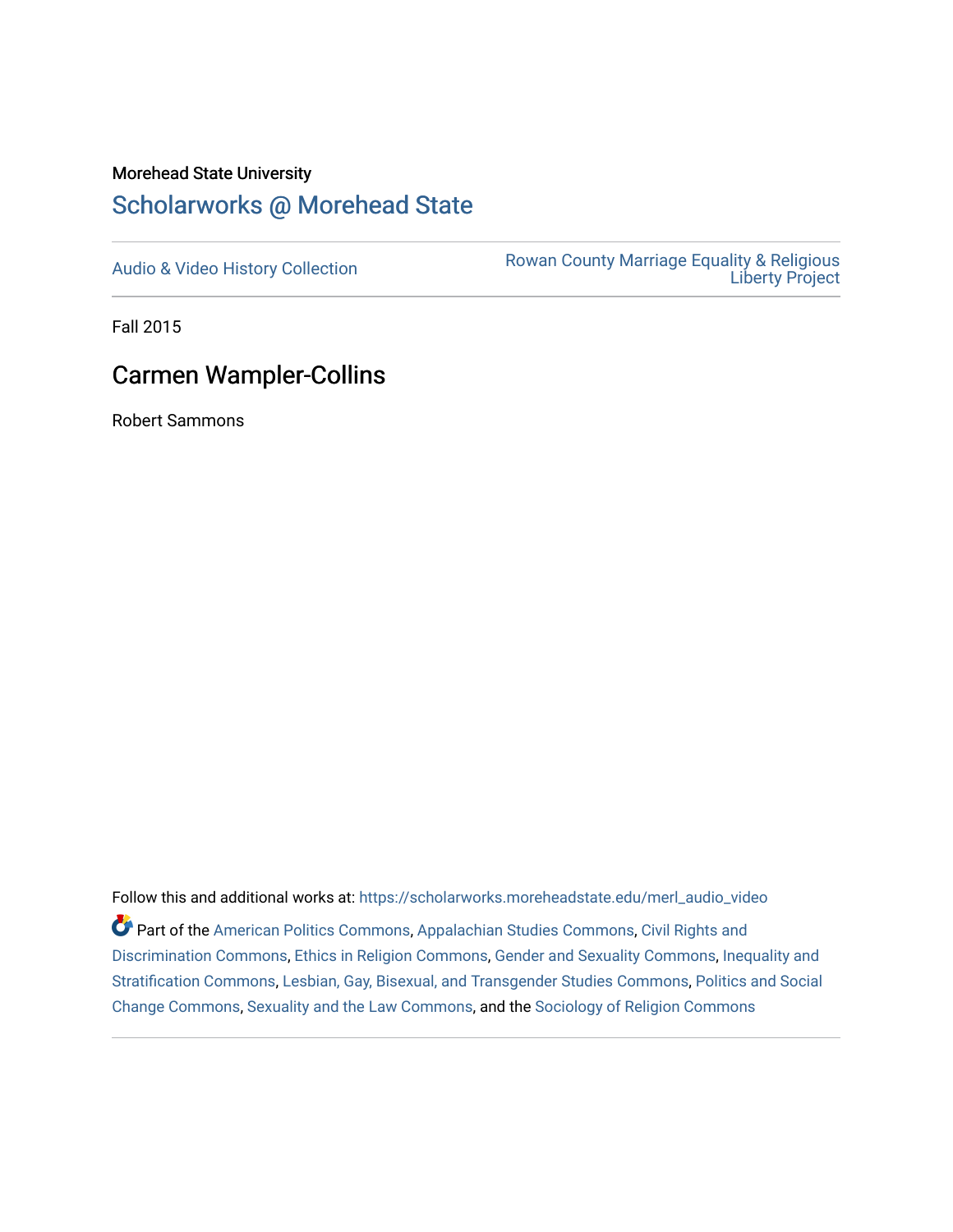### **Carmen Wampler-Collins**

Interviewer: This is a conversation with Carmen Wampler-Collins for the Kentucky Marriage Equality and Religious Liberty Oral History Project. We are in the studio room of Breckenridge Hall on Morehead State's campus located in Rowan County, Kentucky. It is 2 o'clock on June 14, 2016. My name is Dakota Barr.

First of all, I'd like to thank you for taking the time to agree to meet with me.

Response: Sure. Happy to be here.

I: I'd like to start with some biographical information such as where you were born and where you grew up.

R: Well, I was actually born in Plymouth, Indiana, but I only lived there a short time. My parents are both from Morehead and so by the time I was one we had moved back and I grew up in Morehead.

I: If you could just briefly touch on your childhood.

R: Sure. Like I said, I grew up primarily in Morehead. We left Morehead and Rowan County and lived it Elliot County for about three or four years from the time I was 6 to 10. I did like first through fourth grade in Elliot County. You know, I come from a relatively big family on both sides. My dad is one of nine, my mom is one of six kids so I had a big extended family, cousins, aunts, and uncles, you know, and that was our basic social group growing up. My summers were spent with my cousins at each other's houses, you know, that kinda thing.

I: So, would you consider Morehead to be your home?

R: Yeah, it's my hometown for sure.

I: What about your religious upbringing or ideological background?

R: Interestingly, my parents were sorta the black sheeps in their family. They both came from traditional Baptist background. Both of my parents' mothers went to church regularly and were pretty devout Christians. When I was a kid, we actually didn't go to church and my parents were very liberal. They, my dad would've said he was a humanist, I think, and we were taught about the Bible and stories from the Bible but always in the guise of this is what some people believe. So, it was more, you know, it wasn't presented as truth. You know, we were allowed to go to church with our grandparents but my parents didn't really believe in God and Jesus, so they sorta left it to us to determine what we believed in and what our faith would be. They were pretty liberal for the area, definitely very, very liberal for coming from their families and their upbringing. I'm not sure what caused that or (laughs) why that happened but that's the way it was. I actually remember feeling one of the things that made me different as a kid was that we didn't go to church. You know, I really really wish we had when I was young, because that's, outside of family, that's where social groups in this area sorta of had their base, was in church activities or Sunday school and we didn't do any of that. (laughs) So, but I was always very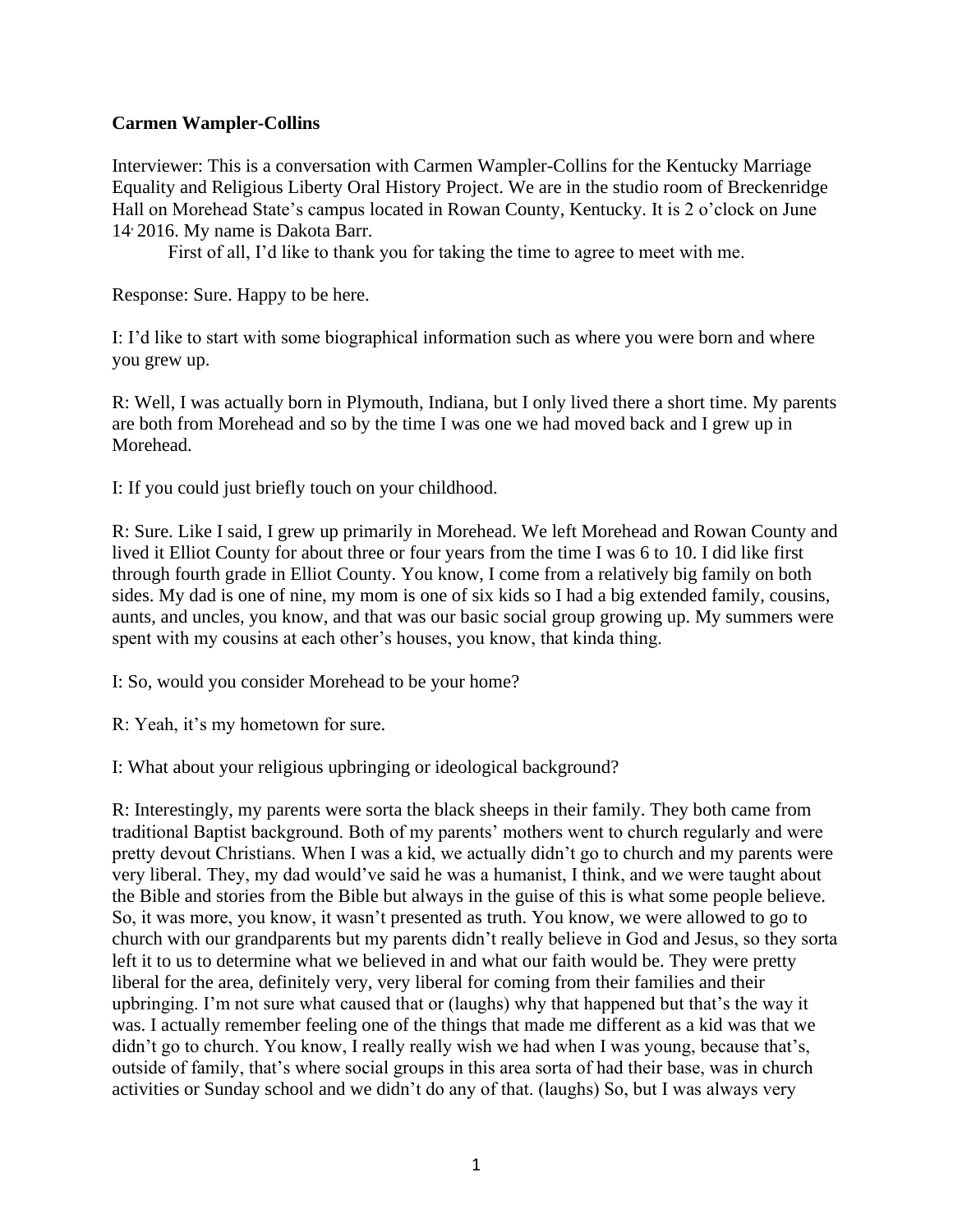spiritual as a kid. I liked going to church but I never took any of it as gospel, so to speak. My cousins would tell me "if you say the word, this and this word, if you say you don't believe in God you're going to hell," so I would say it like, to prove that the ground wasn't gonna crack open. You know, it was a very, a sorta literal thing. Yeah, we were different in that way, but like I said, I liked going to church and you know, I never was a hardcore believer but had, I guess I went through different periods of faith, what I believed in. Sometimes that was a more traditional belief like my grandmother and you know, it sorta expanded to be a little more open as I got older.

The interesting thing was, my dad, when I was older, he had some, he had a fall, and he had some physical problems that caused him to go back to the church and he ended up becoming a lay minister in one of the conservative Baptist churches in town. And while his beliefs were much more liberal, he felt like he was needed in that community that was lower-income and that had a pretty strong, you know, radical conservative belief. It was interesting to sorta see him go through that process over time.

I: Are you currently a member of a church?

R: No.

I: What do you do for a living?

R: I am a grant writer and fundraising consultant. I do consulting work for nonprofits.

I: I'd like to ask you how you first became involved in the marriage equality movement.

R: Sure. That's a, I have to think about that a little bit. I think, you know, for years, Shannon and I had been involved in different parts of the movement. Before it became specifically about marriage equality, we lived in, she's from Northampton, Massachusetts. We lived there when some of the first fairness ordinances were being passed and laws of that sort, nondiscrimination laws were being passed and worked in that area on those sorts of efforts. And even in the progressive area where we were, (pause) it was heartbreaking at that time when we went through, you know, Northampton was a very very progressive town. The mayor was a lesbian. And the first fairness ordinance there was defeated. I mean it was heartbreaking (laughs) you know, heart-crushing. And then we were involved a little bit in, we moved to Asheville, North Carolina for a just a short while, very short while, and were involved there a little bit with some of the LGBTQ groups working on different legislation. And then, when we moved to Morehead, I mean there wasn't anything locally. We lived here for a few years when we first came back to Kentucky but we were involved with the Lexington group. We participated in a lot of events when the constitutional amendment making marriage between one man and one woman was passed. You know, we fought against that so. I mean in some ways, you know, on and off, we've been involved for a long time I guess. Not as hardcore as some people. I mean, it wasn't, I don't think it took up as much space in our lives until things happened in Rowan County. But we've always been, we were part of a same-sex parenting group in Lexington, so we've always, it's, you know, sort of been involved.

I: Would you consider yourself an activist on that matter?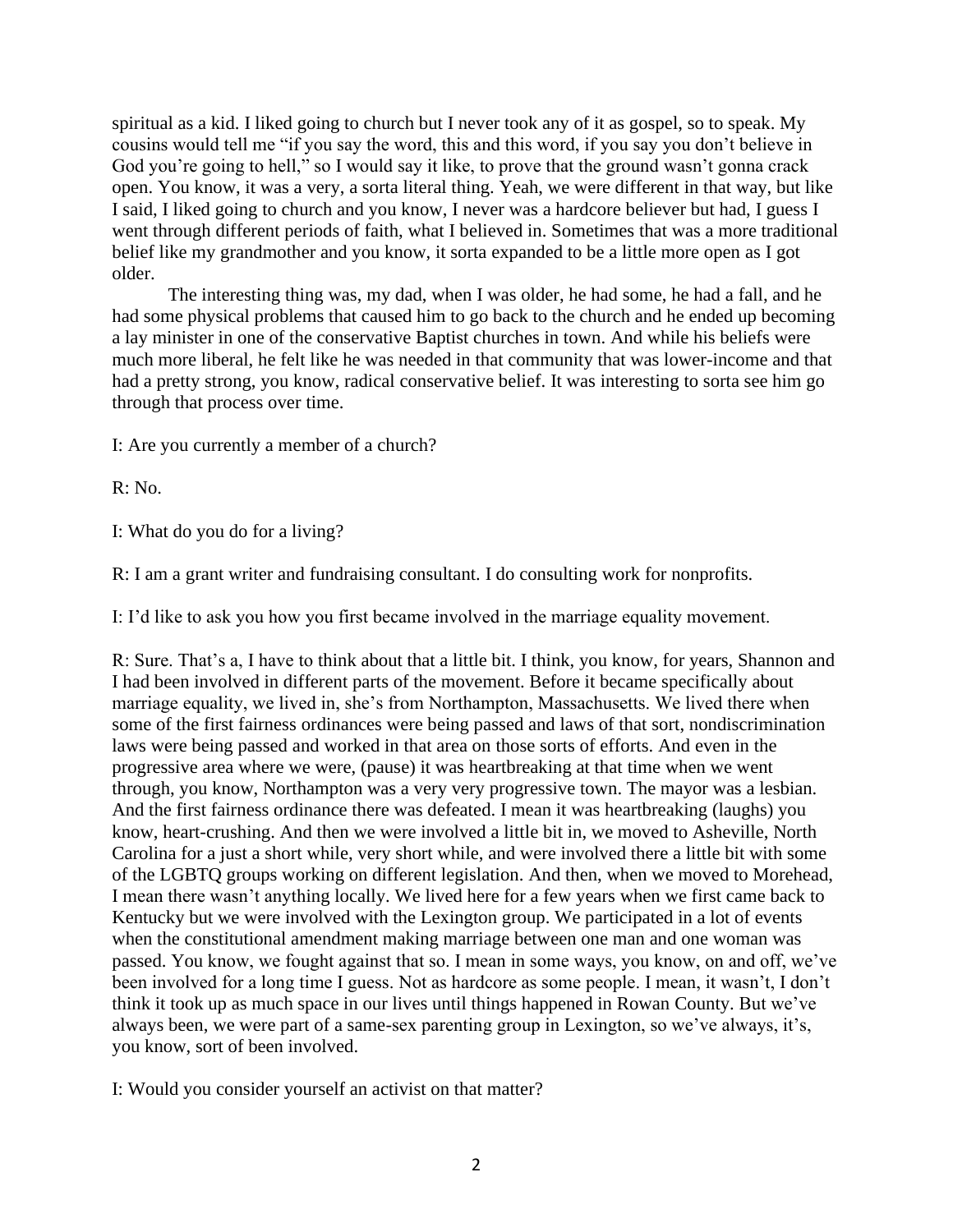R: Yeah, definitely. Definitely.

I: How did you first react when you heard the Supreme Court's decision that marriage equality was the law of the land?

R: (laughs) It was really overwhelming. I mean, it was, immediately I was just stunned, you know. I think coming to that point, knowing it was gonna happen was still unbelievable. Shannon and I, my partner, would have these conversations, and I'd say to her, "I think, you know, this year by the summer. I think it's really gonna be legal," and she would say "I don't think so. I can't see it really happening that we're that close," and she was like "and even if it happens, it's not gonna happen here in Kentucky." And so, I think I was just numb, a first, when it actually happened. You know, and then seeing that, the governor of Kentucky issued a statement saying that marriage licenses were to be issued that day, I mean, that people were getting married the same day that it became legal was astounding. I mean, and then I just, I mean, you know for the first 30 minutes I was just sort of numb and then here, (laughs) I was just crying, and then, you know, it was on the phone and on social media with different friends and family. Unfortunately, not all of that, you know, within an hour probably, you know, my cousin had written to me just heartbroken that her sister had posted something nasty. And she's a lesbian and that her sister had posted some religious statement, you know, just because it's legal doesn't make it, mean it's right. You know, and just that we couldn't have, she didn't even get an hour to celebrate before having to already face that kind of stuff in her own family. There was the good and the bad. It was just, we really hadn't even talked about what we were gonna do, Shannon and I. I mean we really, we had a commitment ceremony in 95 and that was our wedding. I mean, we never, at that point, talked about oh, maybe someday we'll be able to get legally married. We just acted as if we were and really didn't think it would happen in our lifetime, we really, really didn't until the last, you know, year. Before it looked like it was going that way, we didn't expect to see it. So yeah, so that was, and then just, you know, a lot of joy, a lot of trying to like get our heads around what does this even mean, you know, what is this, how is gonna affect our family, legally what does it mean, what does it do for us financially, it was a big deal. So that's how we first found out.

I: When did you choose to act upon the Supreme Court's decision?

R: Shortly after we heard the decision was legalized, my son, Evan, and Shannon were watching the news, and they were like "oh, they're not issuing licenses in Rowan County." I'm like you have got to be kidding me. (laughs) You know, like I couldn't believe it. I had, she had even jokingly said well, probably won't happen in Morehead. I'm like, no, Morehead's pretty progressive, comparatively, you know, to other places in the state. I don't think it'll be a problem there. And I was just dumbfounded. I mean, I was just dumbfounded that someone here, where I grew up, would you know, stand up and say no to what was essentially law. I knew right away that we were gonna be involved. I think, you know, the first, I was also blown away, I did not expect the community response to be so sudden and supportive of marriage equality. And, you know, as soon as I saw that there was a movement, I was like well we're gonna go up and protest, you know, and I think it took us a day or two to be able to get here but I mean, it wasn't a question that we were gonna go. And it was, for me it was something, it was immediate that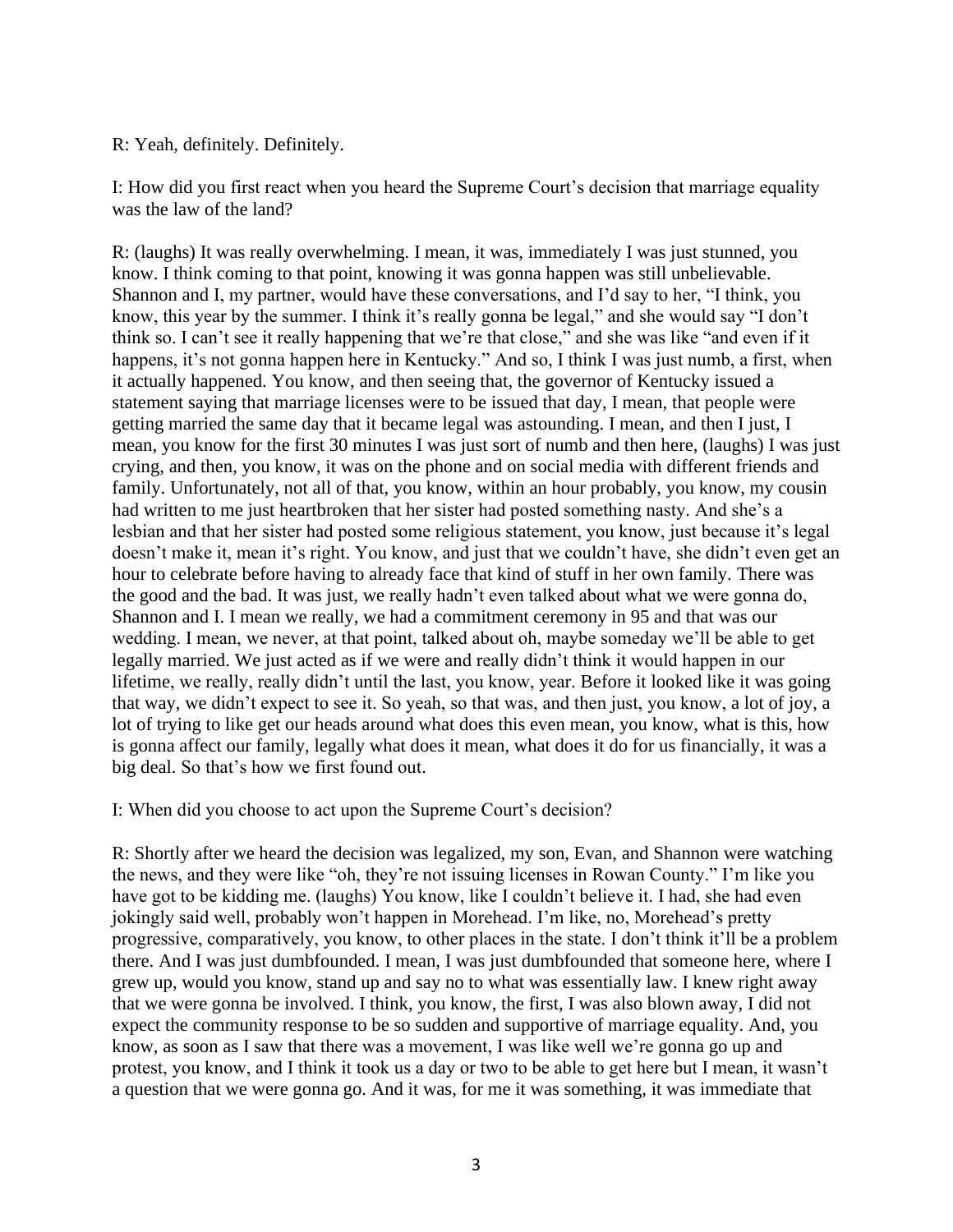this is a place that matters, that I could stand up, you know? And that I needed to. I felt like I had a responsibility, being from the area and also having young people in the area that are LGBTQ that I'm related to and that I love, who aren't able to easily make a stand because of who their family is or what their relationships are. It was something I knew I had to do. So that's, we made the decision, and I think it took us a few days, I had a lot of angst about it, actually, right before we came. Because it's, you know, I've been out for a really long time and have been active, but it's a very different thing to be standing in the place where you grew up, you know, holding a sign saying I'm gay or that's gonna let people think that you are, whether you are or not.

I: Did you try to get a license?

R: We did, yeah. We came up the first day we came to protest. We weren't sure what we were gonna do. There were, you know we kinda talked with some of the other couples that were there, and talked to people who were involved in the case that had been filed at that point about how we could help. And the consensus was, at that time, you know, we didn't know because we weren't from the county, whether it would make a difference or not. My sister was with us, and she also really just wanted us to do it. So, we went in and applied for a license the first day we came to protest.

I: And you were denied a license?

R: We were denied a license, yeah.

I: How did that feel?

R: It was infuriating. I mean, really, really infuriating. Even though you know what's gonna happen and there are other people who have gone and asked, to have someone stand in front of you and tell you, quite frankly, that because of what they believe, they're not gonna follow this law and they don't think you deserve to have this license. I mean, it was heartbreaking. It made me more angry than anything though. The first time we applied, I wanted her to make her, we got, we spoke to Kim Davis, and we insisted on speaking to her directly. I wanted her to be crystal clear about why she has denying it. You know, for her to say it was based on her religious belief. And she actually looked at us and said "I am not going to allow this." It was infuriating. I mean, it was just (laughs) it defies reason. You think a reasonable human, like if they see you as a person, couldn't possibly do this thing, and she did.

I: Did the fact that this event took place in a setting that you would call home have an effect on your viewpoint?

R: I think it definitely, yes. (pause) You know, from 95, when Shannon and I first got married, you sort of learned to make these, you make your own life when you're not gonna be able to have a legal marriage. You can't make the assumption I can get married in my hometown. You can't, you know, and so that had been fine. We have a good life. I have friends and I have family that support me and so maybe it wouldn't have mattered until someone told me I couldn't. This is the place where I grew up. It's the place where my family still lives. It's the place where my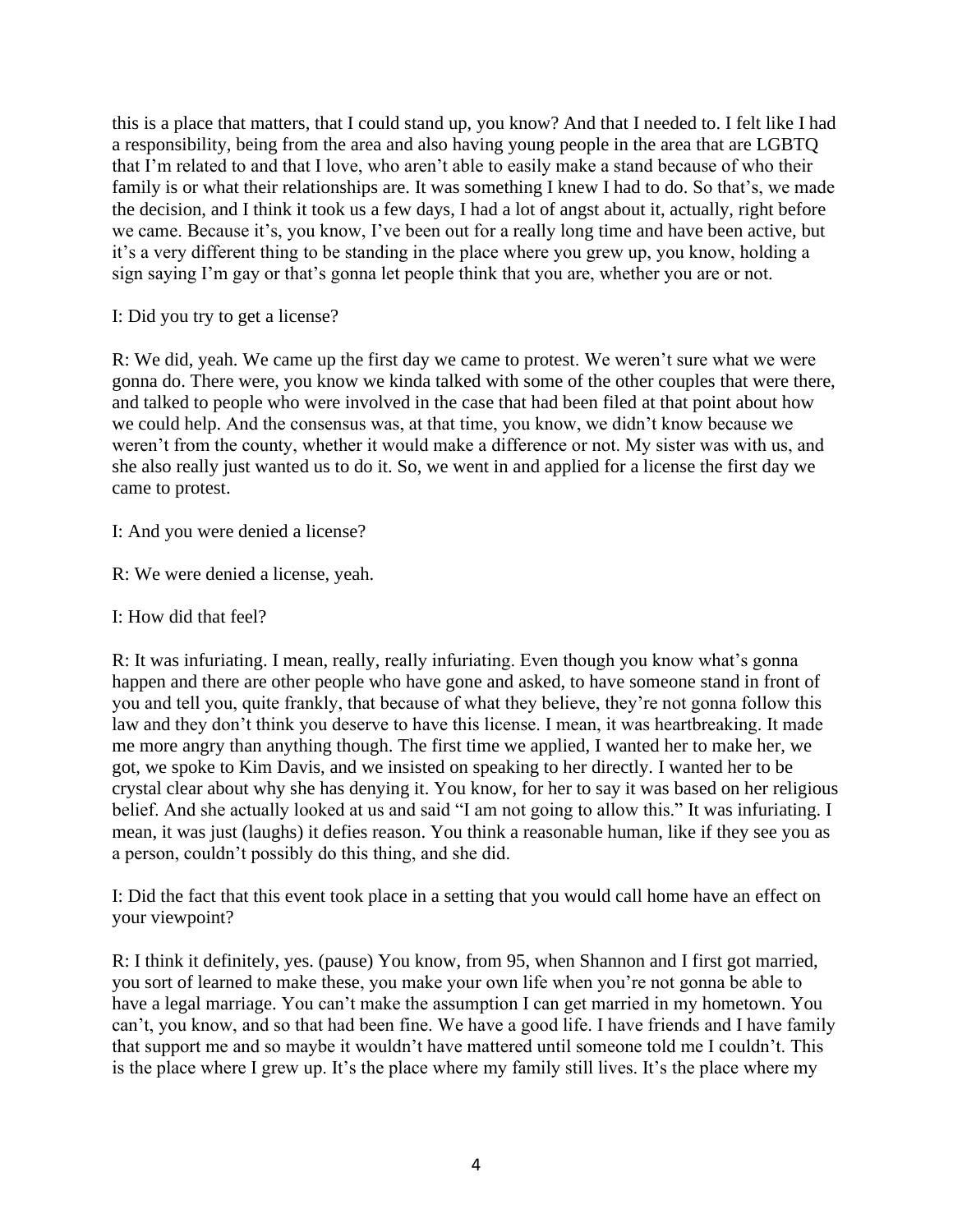nieces that I love dearly, you know, still live, and to be told you can't do this thing here. I mean if I can't then who, what right does anybody have? It felt very wrong to me.

I: So, after you were denied your license what was your immediate action? What steps did you take?

R: I think at that, we called the ACLU because we wanted to let them you that we were willing to do whatever they needed to be helpful. They wanted to focus on cases that were just in Rowan County and, you know, we, at that point, were just committing to continuing, and we knew we were gonna be a part of the protest movement in Morehead. We knew that we were gonna continue to be a part of that fight. And honestly, it seems weird, but we still, we kinda had to make the decision when we went and asked for the license because we hadn't talked about it yet, when we were gonna get married and if we were legally married because we considered ourselves married and it was more of a financial and legal thing than maybe a sentimental thing to us at that point. So, we sort of talked about, on the day that we protested, like "are we ok with making this political," you know. And for us, it was more about the politics at that point than the personal. It felt right. It felt like the right thing to do. We weren't a young couple that this was their first wedding, you know? It felt like we were in a place where we could do this. So, I mean we called the ACLU and we kept participating but we never, we hadn't decided yet. We weren't in a big hurry to get a license. We were gonna hang in there to do what we needed to do in Rowan County.

I: So you, after you were denied a license, you participated in the protests. Tell me about that.

R: We would, you know, it was pretty heartening actually, to see that as long as licenses were still denied there were people from the community who were showing up. I mean, maybe just one or two a day and some days there were bigger crowds but my schedule is pretty flexible so we were coming up probably at least once a week just to hold sign and sit with people, stand with people. And it was great in that it, you know I met some really great people that I had never known, but I also reconnected with people, you know, that I had known. Mary Hargis, who's a trustee of RCRC, I have known since I was probably four and she was friends with my family. And to see those people out there, I mean it really meant a great great deal. And I encouraged people to come out, you know. So, we got friends to come stand with us and to show up for that too.

I think it was, for me it was really very powerful to be in the place where I grew up, and in a lot of ways never felt like I quite fit in. It was never questioned that I was gonna leave at some point, that I would, you know that I would have to go away to be able to survive. And so most of my activism hadn't been in, you know, anywhere near Morehead. I mean we were out, and we were out here, but it, I wasn't actively involved in any type of movement here. So, it was, I mean there was a moment that was really surreal and sort of felt full circle for me, when I was out holding signs I could look down the street and see where my grandmother lived, you know, most of my life and it's probably the most accepted or the most belonging I had ever felt. You know, I felt like I was with a group of people that I belonged with where I'm from, which was a very unusual experience for me.

I: Were these the first protests you ever attended?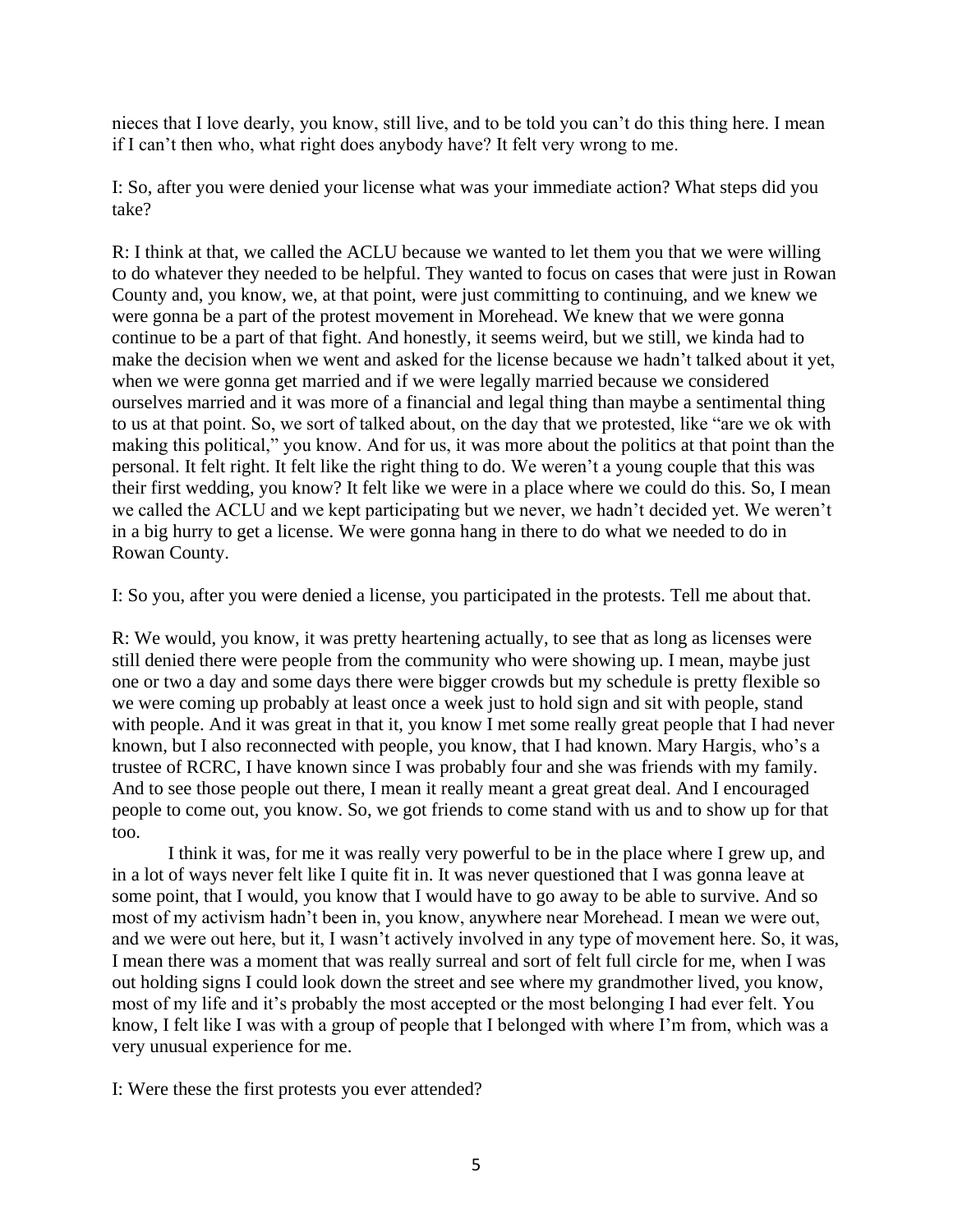R: No, no. I had, you know, in other parts of the country we had done, you know, and we had done some protesting for environmental stuff, we've gone to D.C. for some marches and that kind of thing.

I: Describe the environment at the protests. Did you feel safe?

R: I did. But, you know, for me, I guess (pause) in being part of a same-sex couple and being out a long time ago, and we have kids, and I made the decision that I was gonna be out, and so somewhere you know there, you can't be completely safe. It doesn't matter what you do. And so, you make the choice to live in fear or to not, and so I choose not to. I know there were some people who were real concerned about being out, but that, for me, while I always know there's a chance of something happening, it wasn't a big concern. And overall, the protests here were not nearly as vicious as, and I mean especially when it was just local people in Morehead, it was pretty moderate. (laughs) There were opposing views, but there was no violence, there was no, there were no threats of violence, there was no, you know. I didn't feel, at least in those early days, I didn't feel unsafe.

I: Do you think the protest took a relatively positive stance or negative?

R: I think it took a positive stance, yeah. I think overwhelmingly.

I: On both sides?

R: Yeah, on both sides. I mean, as much as you can, it's really hard for me to say that because I strongly, strongly disagree with the other side, but they weren't, I mean there were people walking over saying hello to people they know on our side. Like you know, it wasn't (pause) don't get me wrong, there were definitely clashings of feelings and there were days when some negatives stuff happened and people got angry, but there was never violence. There was never, you know, that I saw. At least in the early days, you know. As things progressed and groups came in from other places and things got more heated, you know. By the time we went back to apply for a license, it was, you know there was some real fear in what could happen just because there were so many people involved.

I: How did you combat that negativity?

R: I think I have so much positivity. I mean I think overwhelmingly for me I was not unaware of the attitudes and opinions of those people on the other side, you know, and the religious freedom or the, you know, against same-sex marriage. I knew those people existed here, you know? I mean, so whatever work I needed to do to do with that mostly I had already done. So, for me, it was a positive experience because I was not as sure of the people who supported us. And so, for me, it was always just this really positive thing that there were people who, you know, most of whom, many of whom, were not gay, you know, were not a part of the queer community, but were willing to spend their time coming out, standing up, saying this is wrong and we don't wanna see it where we live. So, I think that positivity overwhelmed most of the negativity. The only place that was really hard for me is that the whole thing opened up some issues with my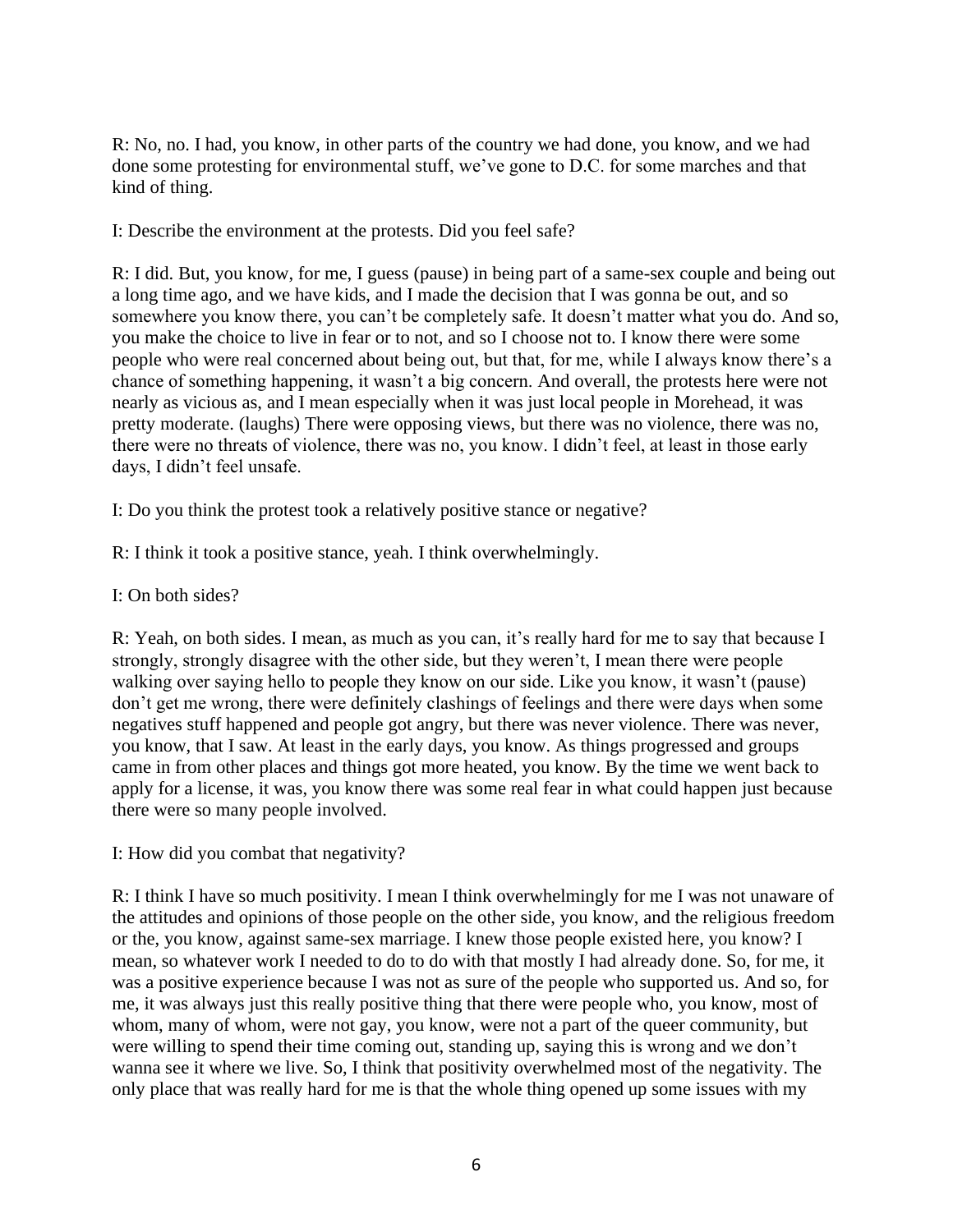family, my extended family, who, you know, we had sorta made peace with. I knew they were religious, I knew they didn't believe in what, you know, out lifestyle (laughs) but they accepted us, you know. When we were at family barbeques together and we were, you know, but to see them take sides, to take the other side and to actively work for, you know, against legislation that would support me and my children, devastated, I mean it really devastated me. It was, you know, it's hard, it made me rethink (pause) those relationships. I mean, not that anyone said to me "we don't want you here," but I had to remove myself from some situations that I normally would've been in, or family functions that I would've attended, because I was too angry, you know? I felt like I was being expected to give them more understanding than they were willing to give me. And I think it's probably a point in my life where that just isn't okay (laughs) anymore.

I: Did the viewpoints of the, your extended family members have an impact on your decision to act?

R: No, not really. Not really, no, because, fortunately, and I'm very fortunate and I know this, they're not the people who are closest to me. I mean, they're extended family members, and that hurts, but everybody who's an active part of my daily life, my mom, my siblings, you know, even a lot of people in my extended family, cousins, aunts, are very supportive. When we came back to apply for a license, you know, I had aunts and cousins and their kids who came out specifically to be with us. So, it didn't, it didn't really. The only, it didn't really effect my action at all. I did have to stop and pause to think about my mom, who is very personally supportive, but she's also a very private person, and so I tried to, when we knew we were gonna come back and apply for a license and there would be a lot of media around it, I thought, you know, I better give her a call just so she knows what was going on. And I couldn't reach her, but, you know, I talked to her afterward, and I'm like, "I just, I want you to know this happened, we showed the license, it has your name on it," and she thought I was worried about her disapproving in some way, and was very, she was like "I hope you know that I'm not ashamed of you or ashamed that you're my daughter, or that," and I'm like "no, mom, I just want to make sure your privacy is, I know where you stand, and I appreciate it." So, we had that conversation but that was really the only, you know, opinion that I, that really mattered to me.

#### I: What was your goal with the protests?

R: For me, for me it was really all about (pause) I think speaking up for people who maybe couldn't speak themselves, or speaking up for the teenager I was growing up here who didn't have a voice and couldn't have at that point taken that action. I think it's real different to be from this area and to understand what that means but I don't have a lot to lose. You know, I have stability and I have family and I have support now. And I know that that is not true for everybody and I felt like I wanted to add my voice as someone from the area. You know, the other thing that bothered me about the conversation that happened during the protest is that a lot of people on the other side said "these aren't people from here. These people who are standing up are with the university or they're from out of town or they're not locals." Not that that doesn't mean Morehead isn't your home, but for those of us who have grown up here and who this is our hometown, well first of all, a lot of us left because we had no choice. If we, you know, in the rural community, religious community, if you're gonna be open and out, a lot of times it's better for you not to be here. And it made me angry to (laughs) we are here. This is not just happening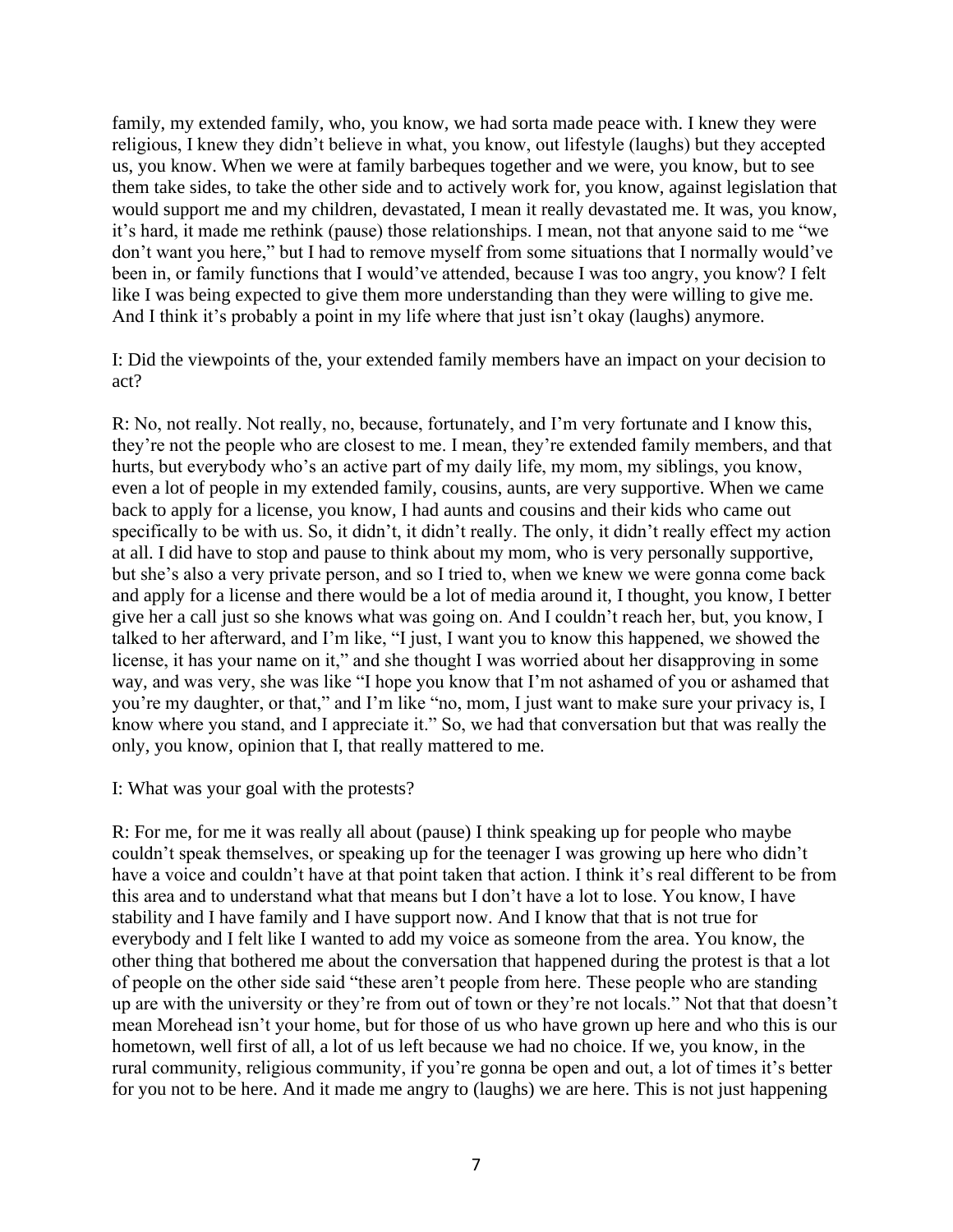to strangers or from people you don't know or for people who didn't grow up here or don't know the people here and there are more of us. I mean, there are certainly, I'm sure, a lot of same-sex couples who wouldn't come forward in this area because of, you know, what the impact would be for them, and who didn't want the attention. And so, I just felt like it was a place for me to, that I could say something, you know, that it was a place where I could do what was in front of me to help. And I did.

I: Do you regard your tactics at the protest effective?

R: I think that, for me, yeah. Depending on (laughs) for me, the importance of the protest was not necessarily to change action but it was to show, to have a vocal part of this community be seen by the people who needed it, to know, you know, for the gay kid who hasn't come out, you know, who lives in a religious, a fundamentalist family, to know that there are people within the community who would be there for them and support them. I also think tactics were effective in that I know some of the couples applied before the protest started, but as things got more and more heated, I think it was incredibly helpful, I know it was for me, to have a group of people show support. It was, it's a really difficult thing to do, no matter how out you are or how much of an activist you've been, to walk into that office and know you're gonna stand up to homophobia. I mean, to know you're gonna see, it's not something people want to do. (laughs) You know, it's not fun and so to have the support of people who are, you know, they are with you and that you know was really great for me. So, I think that was really effective. And I do think, without having an active group of protestors, I'm not sure things would have changed so quickly, I'm not sure, you know. I mean, I know the court system had to make the decisions that eventually led to licenses being issued, but I don't know if that would've happened as quickly or the way that it did without protesting. So yeah, I think that it was effective.

I: Would you have done anything differently?

R: I just, I mean, the only thing I can think of is maybe getting involved even sooner and being there more. I mean that's really the only thing I can think of.

I: Do you believe that you made a personal difference by your involvement in the protest?

R: Yes. Yeah, (pause) I think, well for one thing, and this matters to me personally, I have a niece who is involved with a woman and they're engaged to be married next year. She would never, ever have wanted to go through a protest, that isn't who she is. The whole situation scared her. I know right after she came up to me and was just like thank you, you know. So, for that, on a very personal level, like I know that it made a difference.

And I think when we, Shannon and I came back after Kim Davis was in jail, and we were the first couple to apply after she was released, and that was, it was a really tough decision to make because it was scary, at that point. For one thing, there was just a lot of media and a lot of protesting and a lot of groups going on, but we had been committed to doing what we could to help. And even the night before, when we had let people know that we were gonna do it, that we were willing to do it, but I was calling like "you know, if someone local comes forward (laughs) you don't have to save this for us. We're okay." And it was, you know, the night before was probably, it was the hardest night for me. It was a really sleepless night and I felt sick (laughs)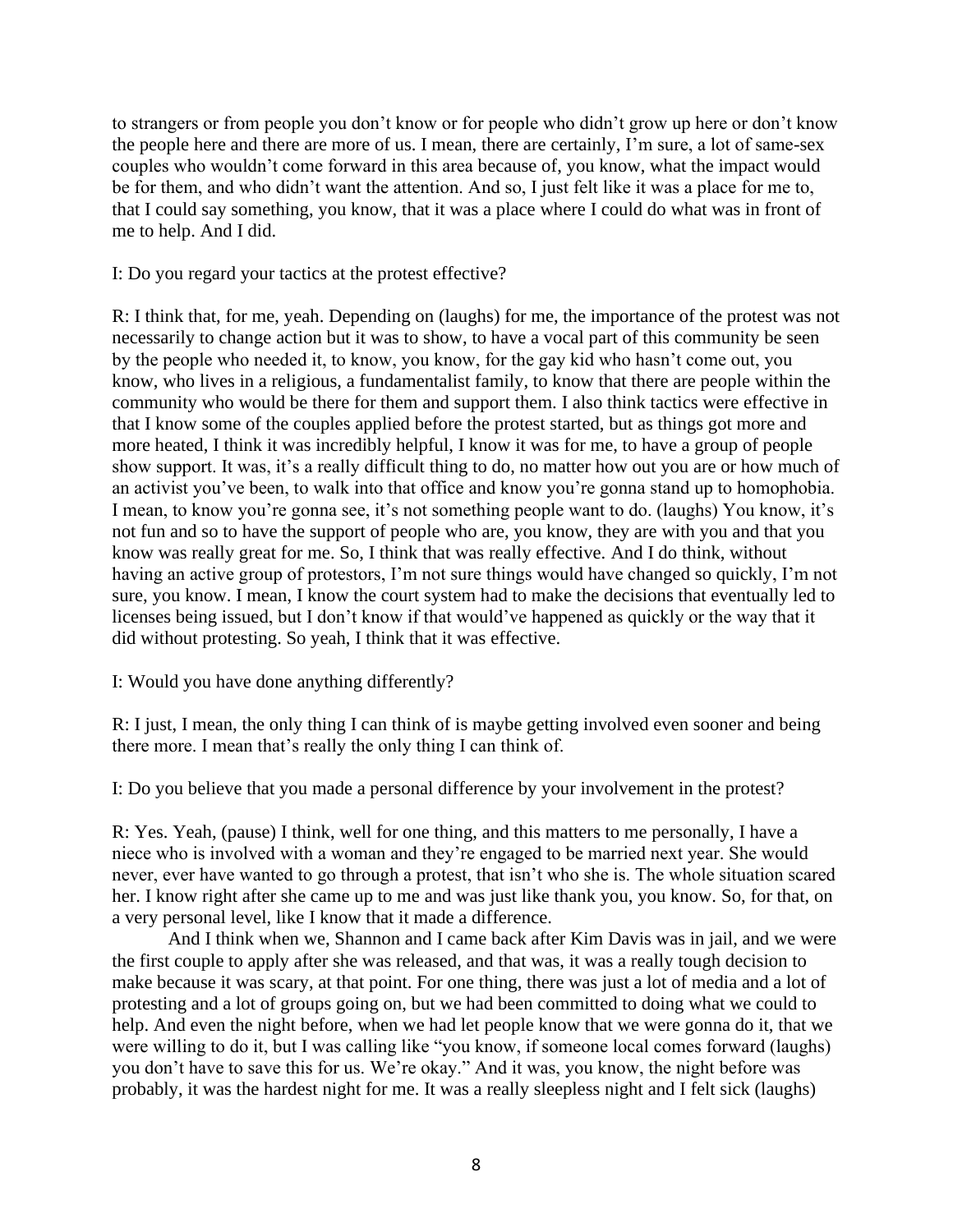like I can't believe I'm gonna go do this thing in front of all these people and it's so antagonizing. You know, you sort of, I mean I am from this area, this culture where you don't make waves, and you know, here I am, gonna go make a big wave right now and everybody's gonna know. So, you know, I wouldn't have been sorry if someone else has stepped up, but on the morning that we were supposed to come, I think I'd been focused on the political and on the battle politically and on what, you know, but when I woke up that morning it hit me, you know, that after 20 years together, Shannon and I were gonna get a license. I mean, it was, like all of a sudden it was just about the joy of that, really. Even though it was sorta surreal and you had like CNN, I mean, as soon as I realized like what this meant for us personally, it just became a very joyful thing. You know, my aunt and my cousin and her daughter were there and my sister came to be with us and, you know, to be able to walk in there and get a license in the place I grew up in (pause) I never thought it would happen. I really never thought it would happen, and to have people who had loved me all my life right there and, you know, as we were applying, my dad passed away in 2004, Mary had known him, and she just whispered to me, "your dad would be so proud of you." You know, it was really, people talked about it who saw it and were like "I'm really sorry you had to go through that," and there were protestors and there were chanters, but for me, personally, I mean it's probably one of the best days of my life. I mean, it was really meaningful in a personal way outside of what the bigger picture of the political aspects of it were. And, you know, it's hard, sometimes you get caught up in that whole political thing. But on that day, for me, it was really just about being so, so loved and so, so supported in the midst of all of that. It's something that I would never, ever in my life have expected.

I: So, after the joy you received from signing the license, walk me through what you felt walking outside into a large crowd.

R: You know, there was, you get kind of adrenalized, but really, the people from the Rowan County Rights Coalition were there with us, plus we had family around us, and the press just created this whole circle, so we felt very safe. We felt very, you know, we couldn't see much that was going on around us directly. I was really happy, just really, really happy. I couldn't believe, you know, we actually had a marriage license. And we felt very taken care of. You know, there was a lot of press there but there were a lot of people working behind the scenes to make that work and make sure we were taken care of and that we went where we needed to go and that nobody was inappropriate. So, it was aa whirlwind for sure (laughs) you know? Actually, I felt very joyful and, you know, from that morning I just felt very calm. You know, it was like this inner sort of calm, like I had worried about it the night before, what would I say, it didn't, it just sort of happened flawlessly on that day. That's honestly (laughs) you know?

I: You mentioned feeling safe because RCRC was there.

R: Yes.

I: Can you describe to me what that is?

R: Rowan County Rights Coalition, that's RCRC, was, it was sorta born out of the group of protestors who stood up over the Kim Davis, when she started denying licenses. It was the group of people who showed up to protest and who kept showing up and who sort of organized, helped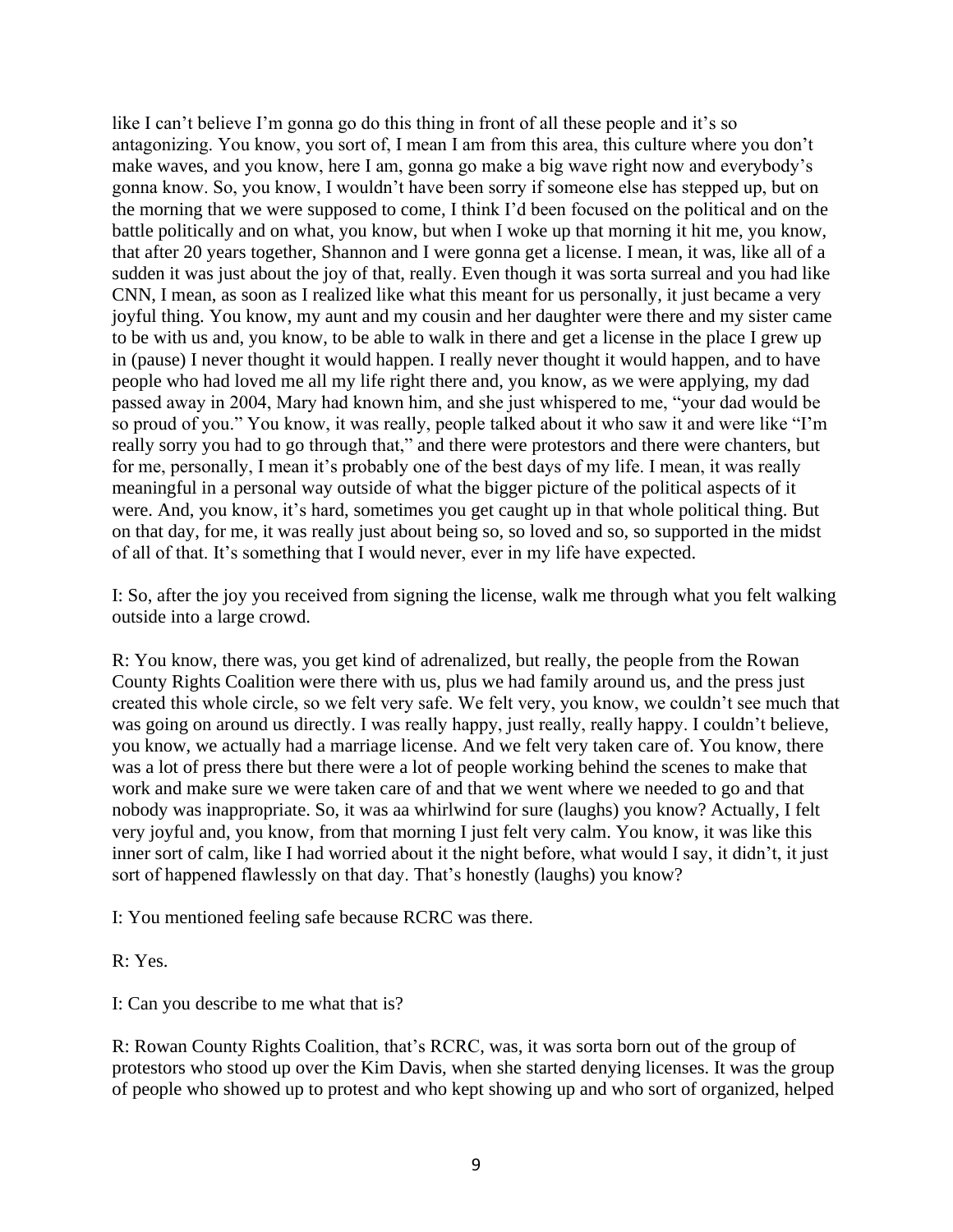walk people in as they went to the courthouse at that point. Yeah, they were there to support us. I mean, they were the people who called and said "we've got your back and don't worry about this." You know, group of local citizens, again, most of them not gay, not a part of the queer community but just really unhappy with the fact that this injustice was happening in our community and were willing to come out and bodily put themselves between us and harm. That's really the truth of it. To make sure that justice was done and, you know, to say this is not the kind of community we want.

I: And are you currently a member?

R: I am, yeah. I'm a trustee.

I: What kind of activities do you guys do now?

R: Well, we're doing, the mission is to stand up for disempowered people, to protect the civil rights of disempowered groups within this community. And we have a legislative education committee who stays on top of, you know, what laws are being passed that effect civil rights and helping the citizens here engage in that process and having a voice and knowing what's going on in Frankfort and further on. And then we have an inclusiveness committee that works on actively holding events or arranging things to help marginalized communities be more active with the rest of the community. So, some of the things we're doing, we do an outreach to the local nursing home. People go there once every other week to play bingo and to read with people and that sort of thing. And we, a couple of people have worked really hard to get open caption movies shown at the move cinemas, you know, for those who are deaf or hard of hearing. And our biggest project right now is working on LGBT Pride festival for Morehead, which will be the first festival of its kind in eastern Kentucky, to let the community come together and show their support in this local area. So, those are, that's most of, you know, what we have going on right now, but the overall mission is to respond to the civil rights of marginalized people in the community.

I: Do you think this organization is a necessary asset in Rowan County?

R: I think it's a fantastic asset, yeah. I really do. I think it's a wonderful thing for the area. I think as, you know, we grow and change and add members, I think it's something that cannot only react when something happens but can help fully bring, one of the things we're looking to do is to bring educational programs to help raise awareness and to, you know, help Rowan County be a more inclusive community for everybody who's a part of it.

I: Do you think these events have brought Rowan County closer together or further apart?

R: That's a tough question. I think, I think it's brought groups closer together. I mean, I think there's a, you know, a progressive group of people who never knew each other before and who maybe didn't have a voice and who wasn't organized, who is organizing to do that. And I think it's definitely, probably, brought, you know, a conservative group of people together, you know, around issues that they disagree with. Now whether or not that's brought the community together as a whole, I don't know. I honestly don't know what the answer to that is. How do you support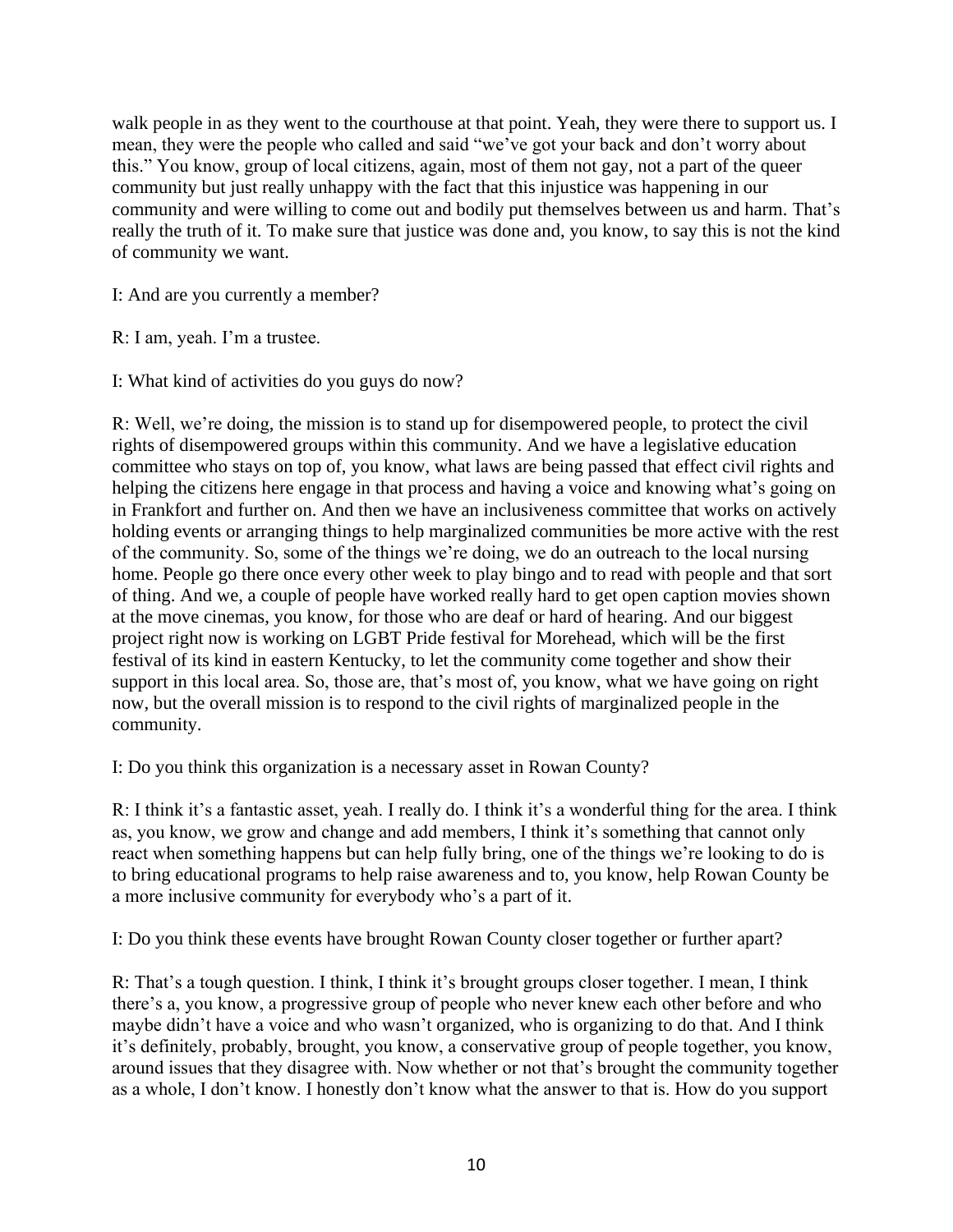the civil rights of everybody in a place where there are a lot of differences about how that should happen? So, I don't know. I think it's brought some people closer together, definitely, but I'm sure it's created a lot of divides in us, too.

I: Growing up in a family with a religious background, does that give you any kind of different perspective on this issue than somebody else?

R: Yeah, I think it's (pause) I don't know. It's less easy for me sometimes to discount other people because I know the people on the other side. I know that they can be otherwise loving, good people. It baffles me, you know, how you could know my family and lovingly interact with us and still, like, what to be active against a law that helps and protects us. Like, I don't understand it at all. Regardless of what your religious beliefs are, I just, I don't get it. But I do understand that it's not a simple solution, I think, and that it isn't black or white, it's not always good vs. evil. And I think it's a complicated situation. And finding a solution, because even with the Rowan County Rights Coalition and progressive people I mean, part of the people you're working for may be kids who are in families that are really conservative, so how do you bridge that gap? I'm not sure what the answer is but, I mean I think it gives me a little more understanding and perspective than maybe it would someone outside of the area. Like, my partner's from Massachusetts and she just doesn't understand, you know? (laughs) Like, how can you, well this is what people know, it's not that they're evil, it's how they were raised and it's certainly, it's a culture that's really important to people. So, yeah, I think it gives me a different perspective, sure.

I: In your eyes, did Kim Davis, the county clerk, best represent the cause of religious liberty?

R: I don't think so, no. I don't think what she was doing had anything to do with religious liberty. I don't think, you know, to me, religious liberty is having the right to worship as you want. Like, it's, you know, if someone were trying to keep you from practicing what you believe, attending the church of your choice, if you were arrested because of something you believe in, if your personal rights were violated based on your beliefs. If she weren't hired because of her religion, okay, but I don't think religion has a place in government. You know, when you're taking a position that says you have to serve all people and you're gonna follow the laws of the state and the nation, I don't think you have the right because of your religious beliefs to impact someone else's rights. So, no, I don't think it had anything to do with religious liberty. That's my personal view,

I: Do you think that she deserved to be imprisoned?

R: Nobody wanted that to happen. I don't know anybody who, you know, who really wanted her to go to jail. They just wanted her to issue the licenses. I don't know, but she was willfully and loudly breaking the law and continuing to do that and refusing to do otherwise. So, yeah, I mean, she probably did. The judge certainly made that decision. But, you know, like I said, I would not have wanted to see that. I would rather her have resigned or found a way to issue the licenses without going through that.

I: So, would you call her punishment adequate?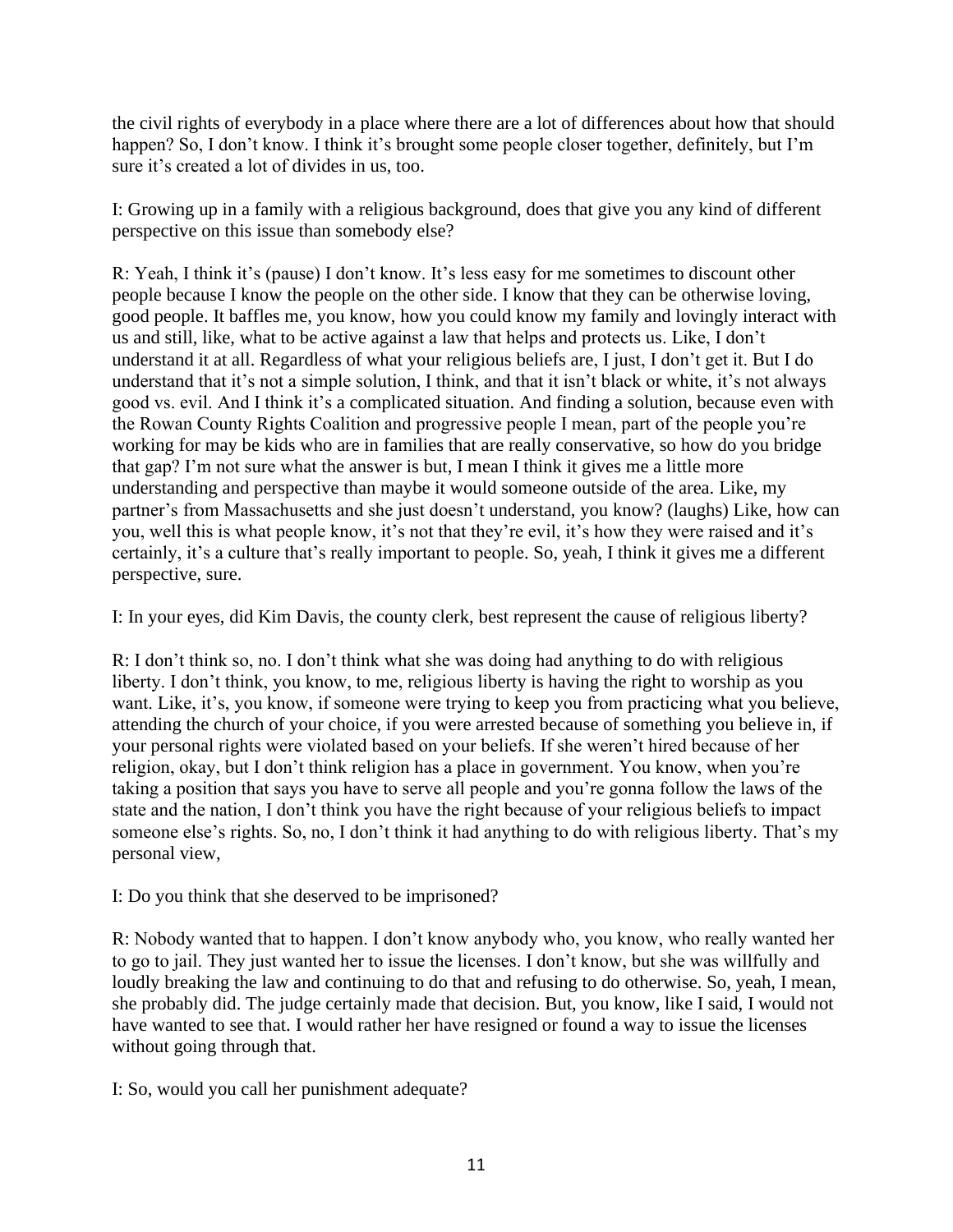R: No, because she (laughs) for me, she's still breaking the law, and she hasn't, I mean licenses are being issued, she's refusing to sign them. So, in a way, she gave herself an exception and I know she is signing them for opposite sex couples now. So, she's flagrantly, you know, (laughs) using her beliefs to decide what she does and does not have to do. There were several laws that she broke, you know, misdemeanors in Kentucky. She changed forms without permission, you know, and I don't think she has, I don't think she should still have the position. I mean, that's the bottom line. I think she's really gotten away with using her religion to discriminate against other people and still has her job to show for it.

I: How did you feel when she was released from jail?

R: Curious, more than anything. I was just really curious to see what would happen next, you know, because at that point we didn't know what her take was gonna be and what, you know, what was gonna happen next.

I: There was a large rally outside of the jail upon her release. What were your thoughts on that?

R: It's disheartening, I think. It's disheartening that so many people see her as a hero. Mostly, I had to tune it out because it did make me really angry and she got so much attention for it and there were so many people coming to her side and what she did was really, very hurtful to people. I mean, really, really, very hurtful to people. And so, to see that there were that many people who didn't get that or disregarded that or saw her as some kind of hero was really disheartening.

I: So, while this issue was going on, there were many reactions from local elected officials, statewide, and even U.S. elected officials. Can you walk me through how you felt about these reactions?

R: You know, locally and at the state level, (laughs) the reaction was, there just wasn't much of a reaction, honestly. I mean, there were some pat statements of you know, this is wrong, but no action was taken, and that was incredibly frustrating. Locally, or at a state level, no one was willing to stand up and say, you know, what she's doing is wrong and we're gonna pursue it. She's breaking the law and, you know, no one really wanted to associate themselves with the same-sex marriage cause because I think they felt it would hurt them politically. And so, that was incredibly frustrating. You know, we got more support on a national level from other states than we did, really, in the state or here at home. And it continues to be frustrating, you know, to feel like, I think what we did had an impact on the community and you know, same-sex couples can get licenses now in the county but it was disheartening (laughs) to learn that you really don't have much political support here at home, especially.

I: How about the abundance of media coverage. Did this issue deserve that much coverage?

R: I think it did. I think, while I would rather it have not been an issue, you know, while I would rather same-sex marriage had been made legal and it wasn't a problem anywhere and so it became a non-issue, I think this issue, and I think it's probably not the end of the issue, you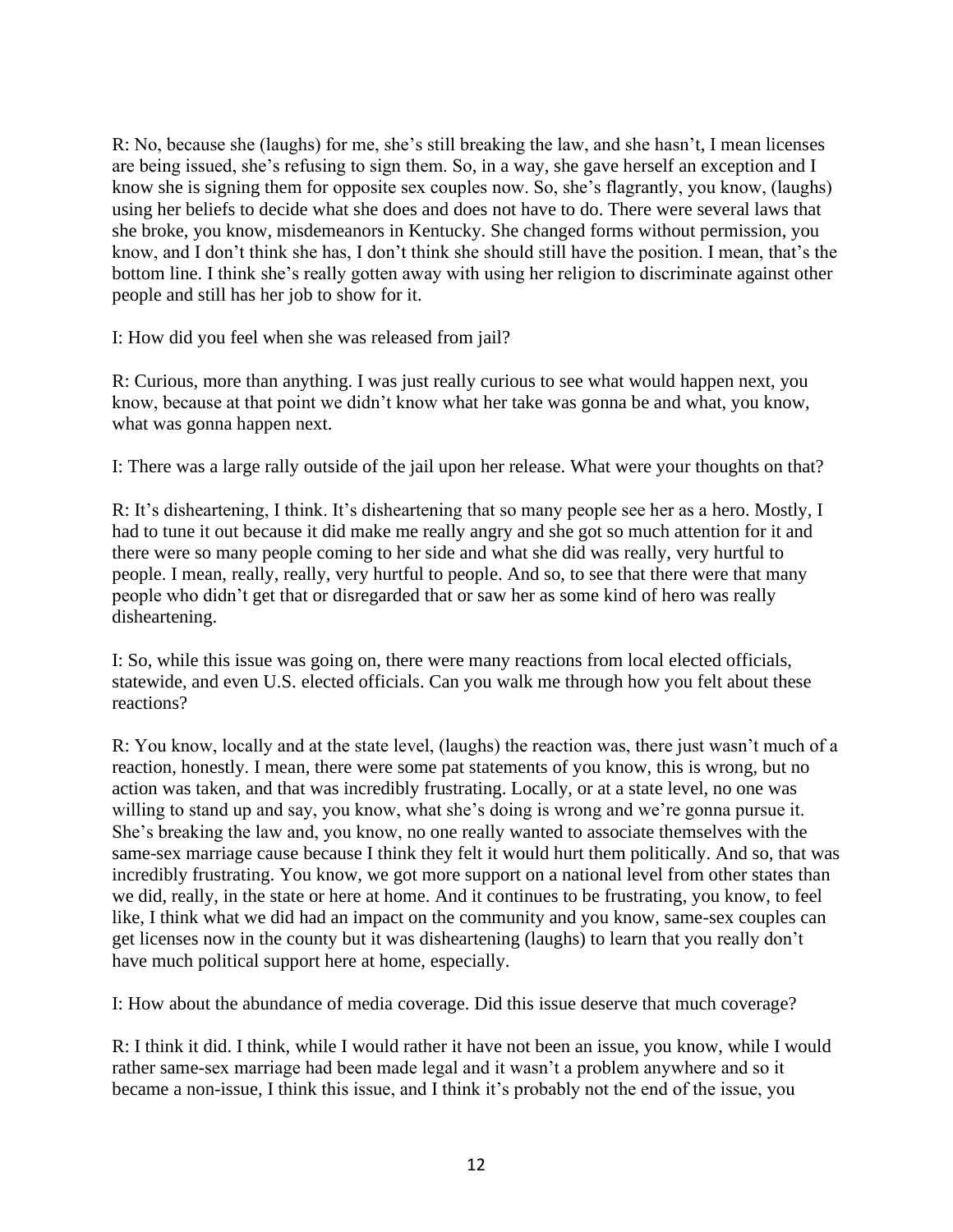know, really the issue being people claiming religious liberties (pause) in a public workplace, I think that's an issue that hasn't been decided yet, exactly how, if people are allowed to do that and how that will be handled. I do think it deserved the attention, you know? I think if it hadn't been covered, you know, maybe other people would've been, I mean, you know, here, even in counties in Kentucky, there are places that are still not issuing marriage licenses, and that may well be because they don't have people willing to come forward and ask for them. They don't have the support that they need. But I feel like (pause) it's surreal to me that it happened here in Morehead, Kentucky, but that there was gonna be, you know, there needed to be a story about this, you know, that people could understand that just because this ruling was made by the Supreme Court doesn't mean everybody everywhere is gonna have access to the same rights and I think that needed to be covered. I'm not sure, you know, all the coverage (laughs) was always great or you know, anything once it becomes something on a national level like that, whether some of the coverage is frivolous, I don't know, but I think it was a story that warranted attention, sure.

I: Why do you think Rowan County was the one that became the hot button topic?

R: I think it actually is because there are people here who are progressive, you know. I think there were people who were willing to make a stand. I think there are people here who are willing to come forward and ask for licenses, knowing they were gonna be denied. It's such a mix of a place where you do have, I mean Morehead has always been known, especially with the university, to be sort of a haven for LGBTQ people. I mean, I can remember from the 70s, you know, knowing people who were gay at the university and knowing that people came here for that. And everything is relative, but in eastern Kentucky, you know, Morehead is sort of seen as one of the more liberal places in the area. But you still have this undercurrent. For those of us who grew up here, you know, who are from the local community, there's a really staunch conservative sort of religious background to a lot of the place. And so, I think it was in some ways perfect that those two forces just met. I mean, there was someone who is determined enough in her religious beliefs to stand up and say no and there were people who were progressive enough and unafraid enough to stand up and challenge her. I mean, you'd almost have to have, I think, that kind of an environment to be the place where something like this could happen.

I: In regards to this event, would you call either sides efforts a victory or a failure?

R: Victory or a failure? You know, I'm not sure. I feel like our side, the side that stood up for civil rights and for same-sex marriage, I feel that our largest victory has been coming together and creating a community who's gonna continue to work for equality in the area. I do think, you know, licenses are being issued, however that happened. I mean, there's still a lot of, a lot of the is unaddressed and I think it's gonna take years to play out in the courts and I don't think either side got that definitively addressed because of this protest. But I do think, at least for progressive people, I think we, at least, have a voice and we have some organization and a way to make things different going forward. And I don't know for the other side, I don't know that they lost much. I mean, because they kept politicians come on and make everything okay, Kim Davis was never, you know, she was sent to jail but hasn't been charged for any of the crimes that she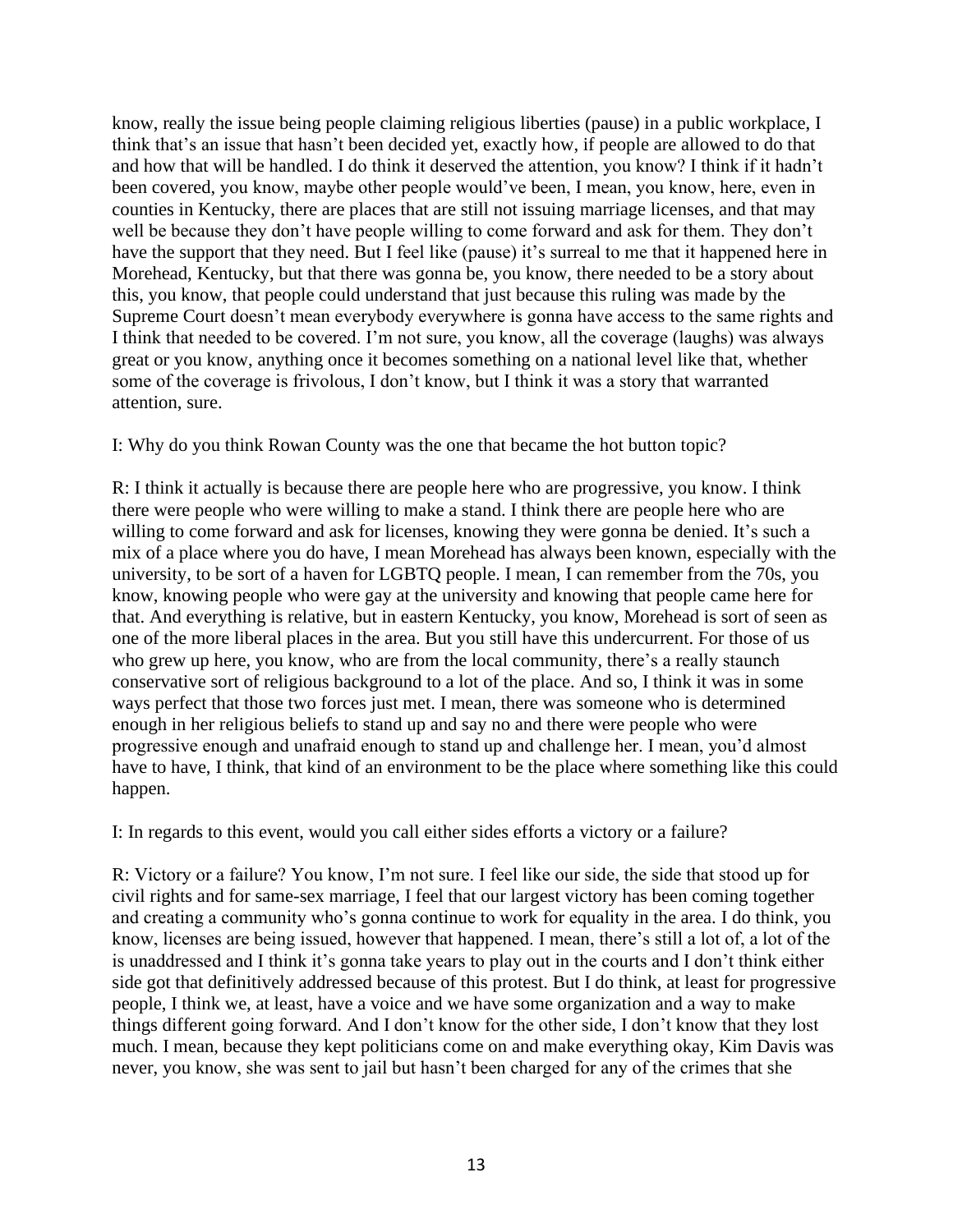committed, the misdemeanors that she committed while she was in office, so I don't know that they failed either, you know? (laughs) I don't know.

I: How has this experience changed you?

R: I think it has made me (pause) far less likely to, not that I did before, but far less likely to change who I am to make other people comfortable. You know, even after being out for a number of years, you realize that there are ways that you, especially people that you love or that are close to you, that you accommodate their belief system or their issues with your lifestyle, and I think it's made me far less willing to do that, you know? It's made me much clearer on where people stand and how that impacts me and my family. I think it's made me more outspoken (laughs) for good or for bad, you know?

I: Regarding the debate both for religious liberty and marriage equality, would you consider that to be over?

R: No. No (laughs) I don't think that's over by a long shot. I think it's something that's gonna probably play out in the courts for the next few years. I think eventually there will, you know, it will go to the Supreme Court and there will be some kind of ruling that gives a more definitive answer to that. But I'd say we will see, maybe not just in the case of same-sex marriage but in other places where public officials, you know, feel like part of their job duties violate their religious liberty. A decision will have to be made and I don't think that's been definitively done yet.

I: More so than marriage equality, LGBT equality in general, is this something that's gonna continue to be fought over or has marriage equality settled the issue?

R: Well, you know, 50 people were blown away at an LGBTQ club this weekend, so I think we have a long way to go. You know, it's, and you know, those of us in the community, I think we knew that, we already knew that. We come leaps and bounds and you don't wanna lose the celebration of that because things have changed, but the truth is in most places in the world people can lose their housing, their job, you know. There's no laws against discrimination against LGBTQ people, you know, trans people, and trans people of color, especially, you know, are brutalized on a daily basis and no one cares, for the most part. No, it's definitely not over. I mean, we still have higher rates, insanely higher rates of suicide within the community. Not by a long shot. Definitely, life is better than it was 20 years ago, even, but no. It'll continue to be a fight.

I: How will you continue to fight?

R: Well part of that is, I mean, just showing up and being out every day. Like, I have two kids and, you know, I never hide who I am. And that's really, that's the biggest thing, you know? It's all those time and places where you have to decide, you know, you think you're out out but you know, you have a new doctor (laughs), you have a new school, you have new teachers, and you have to explain the whole thing over again. But I also find that on the personal level, just being out and not being afraid and getting to know people is probably the thing that changes things